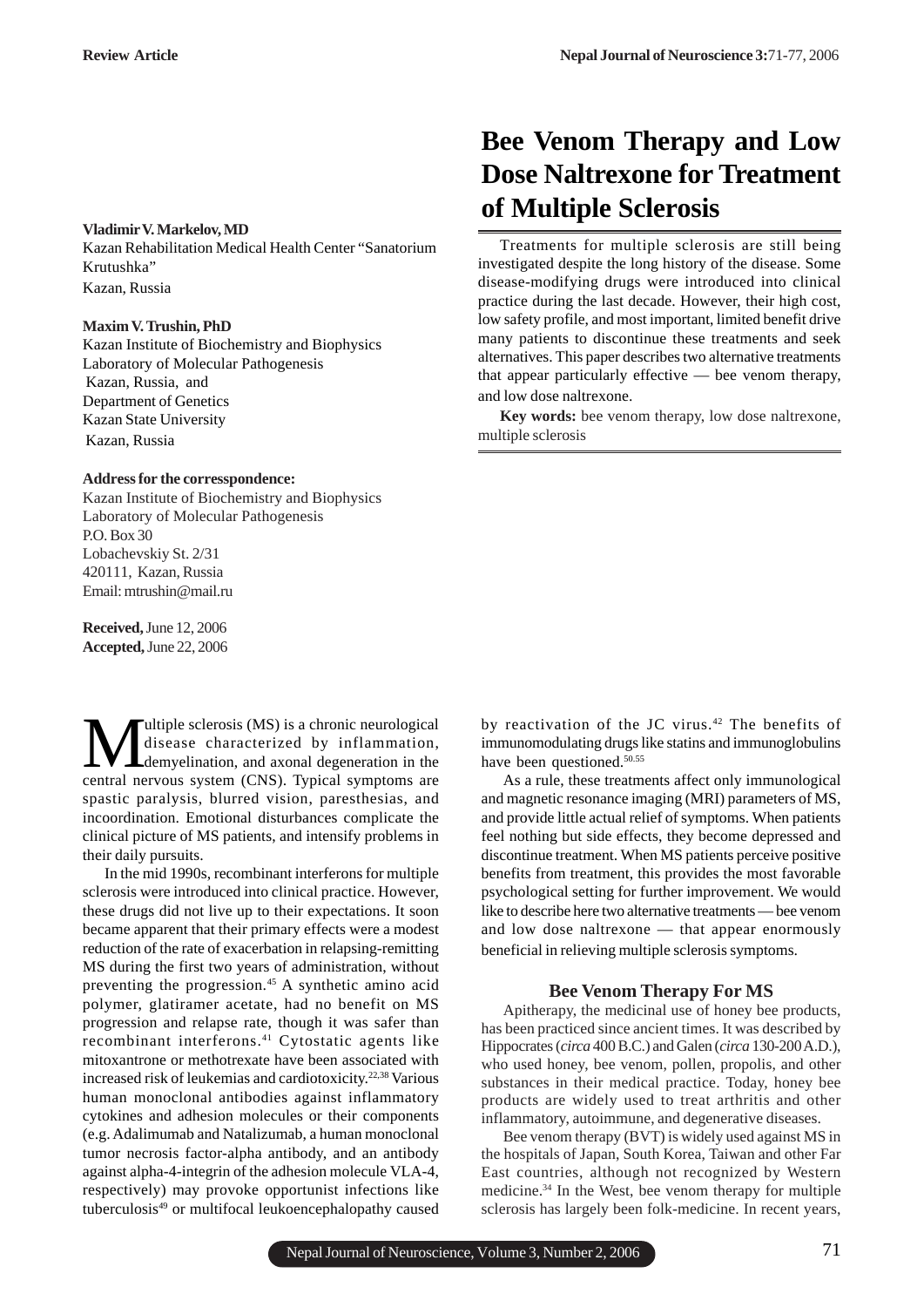| <b>Effects pf BVT</b>                                 | <b>Possible Mechanisms Mediating These Effects</b>                                                                                                                             |
|-------------------------------------------------------|--------------------------------------------------------------------------------------------------------------------------------------------------------------------------------|
| Immunomodulation                                      | Stimulation of phagocytosis and complimentary activity, inhibition of<br>rosette formation and migration of white blood cells                                                  |
| Inhibition of myelin damage                           | Antiinflammatory effects of melittin, MCDP and phospholipase A2.<br>Antianoxic effects of bee venom components Is mediated by their<br>combination with pollen and royal jelly |
| Remyelination                                         | Bee venom contains 18 of 20 essential amino acids necessary for the<br>synthesis of myelin                                                                                     |
| Restoration of physical activity                      | Improvement of neurotransmission through nerve fibers                                                                                                                          |
| Treatment of MS-related blood<br>coagulation syndrome | Anticoagulant and fibrinolytic effects of bee venom                                                                                                                            |
| Improvement of mental condition                       | Analgesic effect of adolapin, stimulation of endogenous opioid production,<br>sedative effects of tertiapin and secapin                                                        |

*Table 1. Possible beneficial effects of BVT for MS according to Prof. I.V. Krivopalov-Moskvin and co-workers.*

however, positive changes have taken place. Since 1992, bee venom therapy has been used to treat multiple sclerosis in Chelyabinsk city, Russia. Over 2000 MS patients have been treated in a special treatment and rehabilitation center under the guidance of Prof. I.V. Krivopalov-Moskvin. The primary positive effects of BVT for MS, according to Prof. Krivopalov-Moskvin, are presented in **Table 1** (http:// www.api-centre.ru). Prof. Krivopalov-Moskvin concluded that only 5-7% of MS patients showed no improvement after application of BVT.

Some antioxidant and immunomodulating properties of bee venom have been known since the 1980s. Hadjipetrou-Kourounakis and Yiangou reported that constituents of bee venom inhibit the activation of T and B cells, and possibly the activation of an endogenous virus which might induce an adjuvant-related disease<sup>23</sup>; Somerfield and colleagues showed an antioxidant action of bee venom, which inhibited production of superoxide anions by neutrophils.53 Quite recently, Castro and coworkers published a phase I study of the safety of BVT for MS patients.10 Nine patients 21 to 55 years old with progressive MS received intradermal injections of bee venom over one year. Three patients experienced subjective improvement, two others experienced objective improvement. In four patients, however, symptoms worsened: the reasons of the observed negative reactions remain an enigma. However, no reliable conclusions could be made about the efficacy of the treatment because of the small number of patients (six women and three men) investigated. Moreover, the authors did not specify the sites of the bee venom injections or other essential information (use of other honey bee products, vitamins, and avoiding some nutrients).

The recent article by Wesselius, et al., described no benefit from bee venom therapy for treatment of MS.<sup>56</sup> Physicians used MRI to monitor brain lesions and measured some symptoms including fatigue. MS patients received up to twenty stings each session, three times a week, applied to the thighs (the exact stinging points were not indicated). Dr. M. Simics, a member of the American Apitherapy Society (AAS), recently commented on the study by Wesselius et al. M. Simics noted that 24 weeks is not enough time to observe any improvements detectable by MRI.<sup>52</sup> He also remarked that not all the MS patients received the same bee venom from the viewpoint of quality and quantity, because these parameters vary significantly with the season of the year. Simics also noted that Wesselius et al. did not use the proper amount of necessary vitamins (namely, the amount of vitamin C was significantly lower than suggested by Mraz<sup>40</sup>, while B vitamins were not used at all). Furthermore, contraindicated foods (alcohol, tobacco, sugar, coffee, red meat and milk) and other useful supplements (pollen, bee-bread, royal jelly, and propolis) were not mentioned. Thus, Simics concluded that the lack of positive results of BVT for MS in Wesselius et al. was due to inappropriate experimental design. The investigators should be thanked, however, for their willingness to examine the effects of BVT.

Bee venom contains a variety of peptides (melittin, apamin, mast-cell degranulation peptide (MCDP), secapin, tertiapin, adolapin, protease inhibitor, procamine A, B, minimine, cardiopep, compound X), enzymes (phospholipase A2, hyaluronidase, acid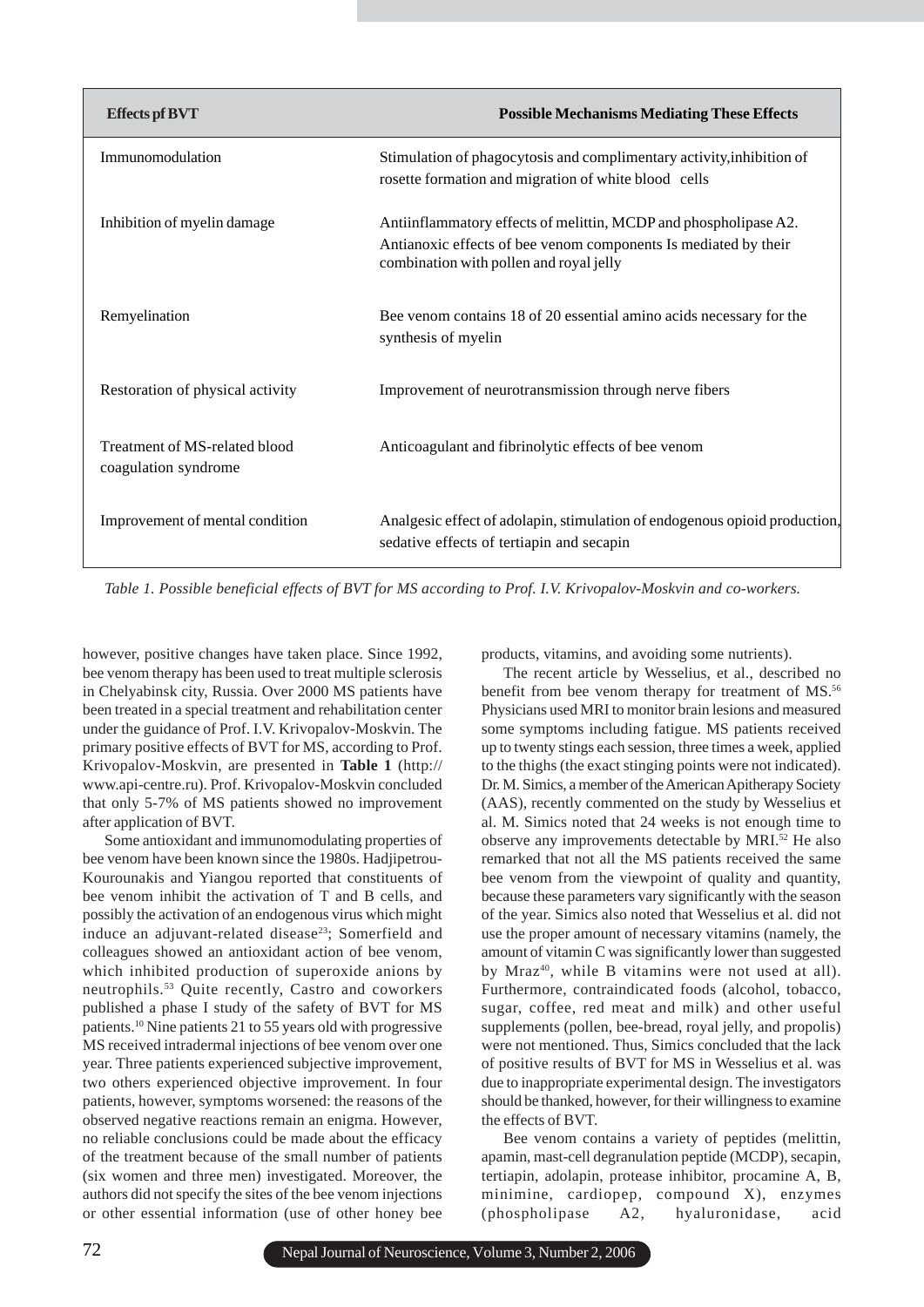phosphomonoesterase, glucosidase, lysophospholipase), active amines (histamine, dopamine, norepinephrine, serotonin) and other components with possible adjuvant action in MS patients.40 For example, melittin, the principle substance of bee venom, is one of the most potent antiinflammatory agents known (100 times more potent than hydrocortisol). Adolapin, another strong anti-inflammatory substance, inhibits cyclooxygenase; it thus has analgesic activity as well. Apamin may significantly inhibit the activity of C3 complement, and blocks calcium-dependent potassium channels, thus enhancing nerve transmission. Compound X, hyaluronidase, phospholipase A2, histamine, and MSDP, are also involved in the inflammatory response of venom, with softening of tissue and facilitation of flow of other beneficial substances to damaged areas of nervous tissue.40 Recently published studies suggest that the antiinflammatory and analgesic properties of bee venom therapy are related to modulation of adrenoreceptor activity and serotonergic neurotransmission.<sup>31,34,35,57</sup> Local inflammatory reactions due to bee stings may increase the sympathetic tone favorable for neuroimmunomodulation of MS.20 Moreover, bee venom contains much tryptophan $47$ , which has positive effects on MS.<sup>26</sup>

Special attention should be given to histamine. Bee venom contains about 1% histamine.<sup>28</sup> Histamine treatment for MS originated with Bayard Horton at the Mayo Clinic in the 1940s. Its greatest success was at the MS Clinic of St. Joseph Hospital in Tacoma, Washington from 1946 to 1959. Over 3000 patients with MS and related conditions were treated with the CNS vasodilator histamine diphosphate. Most of them improved, and the disease often stabilized.<sup>24</sup> Histamine injections were also effective in acute attacks and relapses.<sup>11,12</sup> Although some side effects occurred (e.g. headache), histamine was well tolerated in general. Unfortunately, vasodilation therapy for MS fell out of fashion after the 1950s.

Recently, however, Gillson, et al., tested a transdermal histamine cream, Prokarin, usually applied to the anterior thigh with a skin patch.17,18 MS patients showed decreased sensitivity to heat and chronic pain, reduction of fatigue, improved sleep, elevation of mood, increased ability to concentrate, and other positive effects. Possible mechanisms of histamine's action were presented in a companion paper.<sup>18</sup> A recent report by Packard and Khan<sup>43</sup> described histamine effects on Th1/Th2 balance. The authors claim that histamine plays a significant role in upregulating anti-inflammatory cytokines including IL-4, IL-5, IL-10 and IL-13.43 Jutel et al. suggest that the primary allergic components of bee venom — histamine and phospholipase  $A_2$  — induced IL-10 production by Th-2 cells and suppressed T-cell proliferation.29

As stated above, other bee products should be used along with bee venom. Pollen and bee-bread may improve liver function and strengthen the heart, as well as provide amino-acids to the nervous system. They should be taken as pollen extract, as bee-bread, or pollen in combination with honey (1 part pollen : 1 part honey, or 1 part pollen : 2 parts honey). The first week after meals, the second week before meals, and the third week and later between meals. Pollen administration causes production of the cytokine

IL-10 by CD4<sup>+</sup>CD25<sup>+</sup> regulatory T cells thus favoring the Th<sub>1</sub> to Th<sub>2</sub> shift.<sup>15</sup>

Honey gives energy to the whole body, cleanses the digestive system, softly stimulates the immune system, cures skin wounds, and relaxes tight muscles. If there is no diabetes, patients can take up to 60 grams a day, before meals, in water or ideally in herb tea. The best honeys are honeydew honey, poli-floral honey, and linden honey. Al-Waili and Boni reported that honey reduces the activities of cyclooxygenase-1 and cyclooxygenase-2, thus showing anti-inflammatory effects.<sup>2</sup> Honey also demonstrates antioxidant and immunomodulatory activity.3,4

Royal jelly has been proven to improve the quality of cellular regeneration, fight autoimmune diseases, and increase longevity. The best royal jelly is fresh, taken directly from a queen's cell, but the pharmaceutical forms are also effective. 100-600 mg a day is recommended, according to your condition, in two or three doses, 30 minutes before meals. Immunomodulatory effects of royal jelly were reported recently.<sup>32</sup>

Propolis, known worldwide as an excellent immunemodulating agent, also stimulates the thymus, and has antiviral, anti-inflammatory, regenerative, and anti-toxic properties; it strengthens the body's cellular membranes*.* Propolis can be taken in raw form (5-7 grams a day) or in a 20-30 % tincture (10-20 drops, three times a day) between meals, in a spoon of herb tea. MS patient may eventually add 2-3 grams of raw, un-processed and unfiltered honey. Caffeic acid phenethyl ester, an active component of propolis, has antioxidant properties — it diminishes production of reactive oxygen species (ROS) by suppressing nuclear factor kappa B activation and by directly inhibiting inducible nitric oxide synthase.<sup>27</sup> Other beneficial effects of propolis on human health were recently summarized by Lofty.<sup>37</sup>

Thus, apitherapy for multiple sclerosis should include the whole spectrum of techniques, from bee stinging to bee products (honey, propolis, royal jelly, pollen, etc.) and special diet. In some cases, apitherapy has been combined with medicinal plants: stinging nettle (*Urtica dioica),* calendula *(*Calendula off.) and milfoil (*Achillea millefolium*) as well as Echinacaea tincture and powder of bladderwrack *(Fucus vesiculosus)*. 5 Considering the lack of systemic allergic reactions, bee venom therapy for MS demonstrates, in general, very good results, primarily improvement of motor activity, bladder control, and decreased fatigue. Undoubtedly, bee venom therapy should be considered a first line treatment when multiple sclerosis is diagnosed.

## **Low Dose Naltrexone For MS**

Naltrexone (17-(cyclopropylmethyl)-4,5-alpha-epoxy-3,14-dihydroxymorphinan-6-one) is an opioid-receptor antagonist used primarily to treat alcohol and opioid dependencies (daily dose 50-150 mg). It was first synthesized in 1963 and patented in 1967 as "Endo 1639A" (US patent no. 3332950) by Endo Laboratories, a small pharmaceutical company in Long Island, (NY, USA) (www.gazorpa.com/history.html). Naltrexone and 6-betanaltrexol (its active metabolite) are competitive antagonists at mu- and kappa-opioid receptors, and to a lesser extent at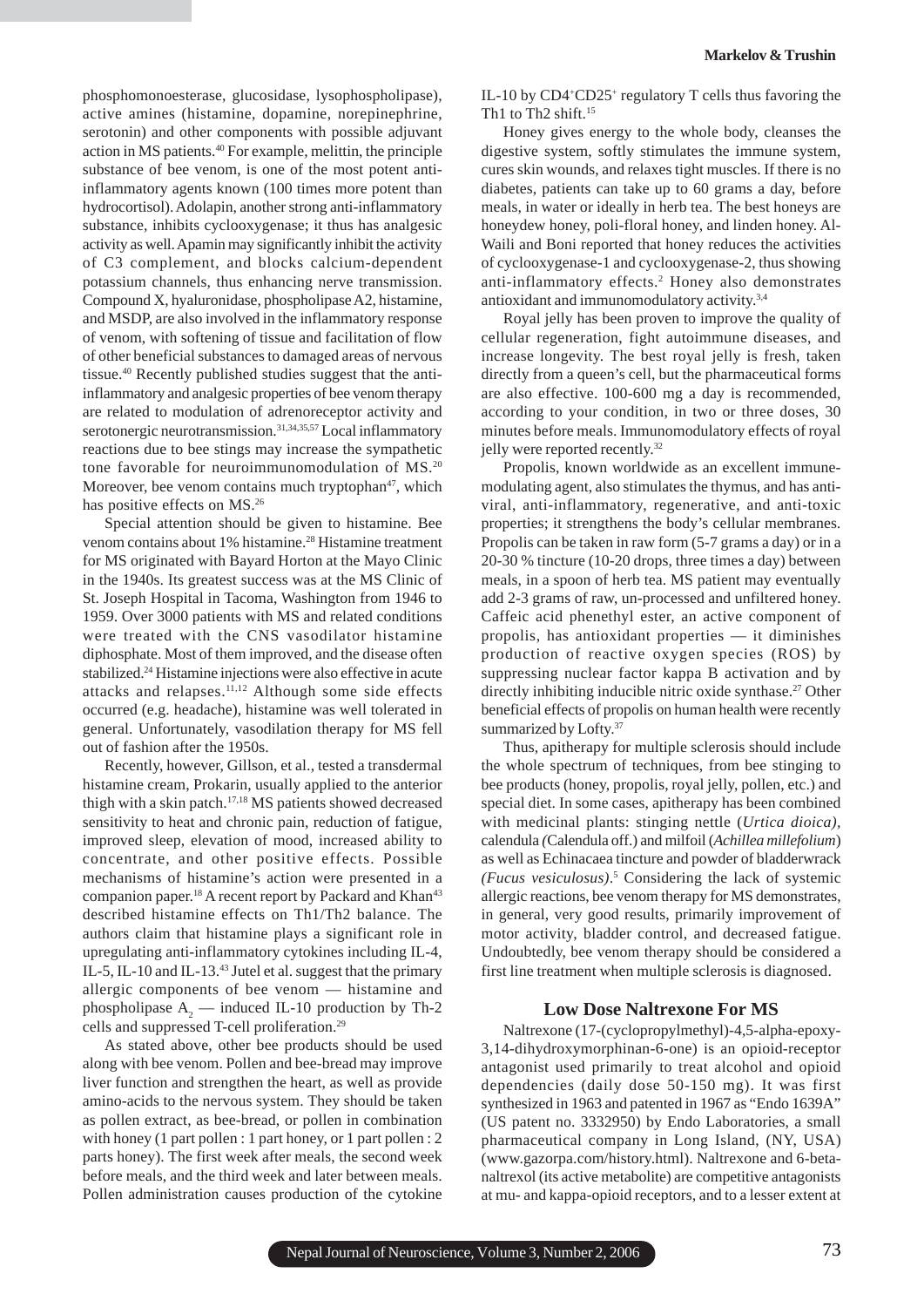delta-opioid receptors. This reversible blockade or attenuation of opioid receptors is the basis of its effectiveness against opioid dependence.

The history of low dose naltrexone (LDN) for treatment of autoimmune disorders began in 1980 when New York physician Dr. Bernard Bihari used it to maintain patients with AIDS. A daily dose of 1.75 mg LDN prevented further progression of AIDS (these results were presented at the IV International AIDS Conference in Stockholm, June 1988). Experiments then showed that MS sufferers might also experience relief from LDN. The first MS patient of Dr. Bihari has had no progression of her disease since she began taking LDN over 15 years ago. Since that time, there has been increased interest in LDN. The first international conferences on LDN was held in 2005 at the New York Academy of Sciences (USA), and the second in 2006 on the campus of the National Institutes of Health, in Bethesda, Maryland (USA). All materials from these conferences including audio and video files are available at www.lowdosenaltrexone.org.

At present, over 3,000 MS patients have been prescribed LDN by their family doctors or neurologists. Most of the Information on dosage and effects was obtained from the

LDN websites and newspaper articles and books such as:

www.lowdosenaltrexone.org;

www.ldninfo.org;

www.ldnresearchtrust.org;

www.crystalangel.org;

www.skipspharmacy.com/ldnprez/ldn.html;

www.msrc.co.uk;

www.gazorpa.com;

The Herald (www.theherald.co.uk), April 12, 2004, "MS victim finds hope in heroin users' drug; Campaign launched for urgent trials of naltrexone";

The Sunday Business Post (www.sbpost.ie), May 10, 2004, "MS Experimental Drug Could Save State Millions of Euro";

The Brattleboro Reformer of Brattleboro, VT (www.reformer.com), May 15, 2004, "Drug Offers Hope for MS Patients";

The Columbia Spectator (www.columbiaspectator.com), May 1, 2004, "Coping with an unprofitable cure";

The Eastern Daily Press of Norfolk (www.edp24.co.uk), May 21, 2004, "MS Sufferers Campaign for Drug Aid";

The Sunday Herald (www.sundayherald.com/52279), October 16, 2005, "This drug could help MS victims... but they can't get it";

The Auburn Journal (daily newspaper of Auburn, CA), May, 2006, "Lake of the Pines woman finds pain relief from MS with experimental drug"; and

Mary Anne Boyle Bradley "Up the Greek with a paddle. Beat MS and many autoimmune disorders with low dose naltrexone (LDN)", Publish America, NY, 2005.

The recommended initial dose of LDN is 3 mg daily between 9 p.m. and midnight, and after a month a dose of 4.5 mg daily for life. Introductory side effects may include

disturbed sleep with vivid, bizarre and disturbing dreams, fatigue, muscle spasm, and pain. However, these should disappear after a week of LDN administration. If the 3 mg initial dose causes too prominent or persistent side effects, the dose can be decreased to 2 or 1 mg until the body adjusts. In general, LDN users experience fewer spasms and fatigue, improved bladder control, improved heat tolerance, and improvements in mobility, sleep, pain, tremor and other symptoms. During LDN treatment, no immunodepressants (e.g the interferons Rebif, Avonex and Betaseron) or glucocorticoids should be administered.

It is widely believed that the main benefits of LDN in multiple sclerosis are due to increased levels of betaendorphins that help maintain immune balance. Betaendorphins are endogenous opioid peptides with important regulating functions in the CNS.<sup>9</sup> Receptors for these neurotransmitters have been detected on immune system cells.39 Beta-endorphins are also able to decrease cAMP in immunocytes when it is high, and increase cAMP when it is low. Thus, these neurotransmitters may modulate levels of cAMP.30 At present, it is known that beta-endorphins may be synthesized both in the CNS and in immune cells.<sup>8,44</sup>

MS patients show lower values of beta-endorphins than normal individuals, deficiency of the neurotransmitter correlates with type of disease.20,21 Similar findings were observed in patients with rheumatic arthritis and Crohn's disease. Some authors suggested that beta-endorphins may stimulate anti-inflammatory cytokines.<sup>25,48</sup> Interestingly, direct injection of beta-endorphins into the brain of mice infected with neurotropic murine coronavirus (a virus causing encephalitis and paralytic-demyelinating disease in susceptible strains of mice and rats, thus a model for human demyelinating diseases such as multiple sclerosis) resulted in significant reduction of virus replication in the brain.19 It should be noted here that LDN also shows positive effects in cancers.7,36,58,59 Therefore, it is possible that LDN acts as a neuroimmunomodulator rather than an immunoactivator or immunosuppressant.

It is now widely accepted that MS is caused by overactivity of immune system. However, Dr. Bihari asserted that the immune system of MS patients should be stimulated, not inhibited. Recent experimental data indicates that the immune system of MS patients shows premature senescence.<sup>54</sup> If this true, stimulation of the immune system might be useful. Dr. Bihari suggested that LDN provokes an increase of T-helper and T-supressor cells, which restores the normal balance of T cells. Other recent evidence indicates that boosting the immune system improves the condition of patients with another Th1 autoimmune disease — Crohn 's disease.33 By the way, Mraz also suggested that bee venom may boost the level of beta-endorphins.<sup>40</sup>

However, not all agree that MS is an autoimmune system. Chaudhuri and Behan contend that MS is a metabolic and neurodegenerative disease, and that oxidative stress is the final pathway for neurodegeneration.13,14 Other authors also suggested to administer neuroprotective agents like Co-enzyme  $Q_{10}$ (Shults et al, 2002) and carnitine participating in mitochondrial metabolism (Beal, 2003).<sup>6,51</sup> Agrawal (2005) proposed that the benefit of LDN might be anti-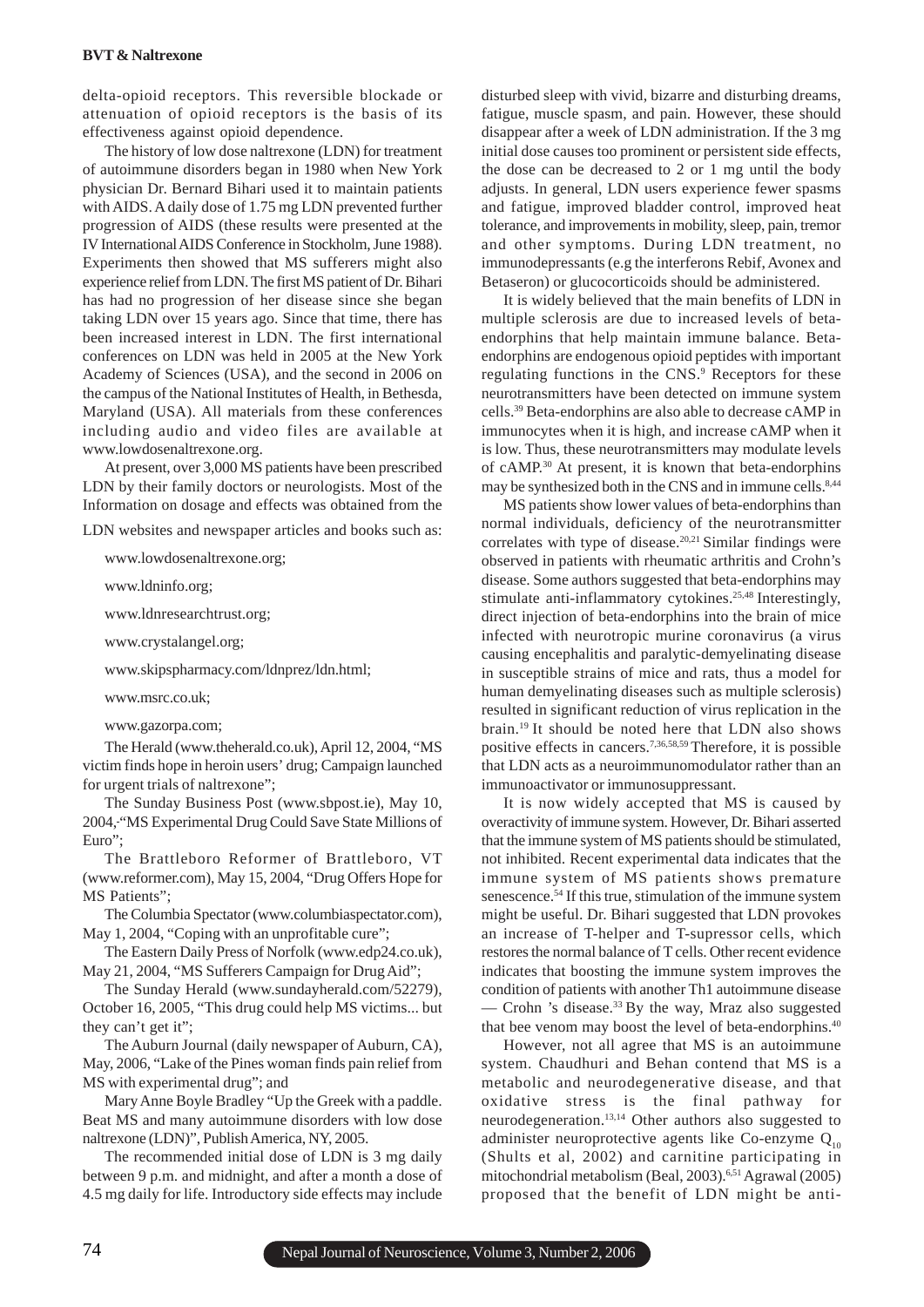| <b>Parameter</b>                       | <b>Bee Venom Therapy</b>                                                                                                                                                                                                                                               | <b>Therapy With Low Dose Naltrexone</b>                                                                                                                                                                    |
|----------------------------------------|------------------------------------------------------------------------------------------------------------------------------------------------------------------------------------------------------------------------------------------------------------------------|------------------------------------------------------------------------------------------------------------------------------------------------------------------------------------------------------------|
| Dose                                   | Dose depends on age, sex, stageof<br>disease, type of physical<br>abnormalities, reaction on bee<br>stinging, coexistent diseases.                                                                                                                                     | Constant dose regardless of stage of disease and physical<br>abnormalities                                                                                                                                 |
| Duration of<br>treatment               | Usually a few courses a year;<br>duration of each course is about<br>a few months (continuous use of<br>bee venom is contraindicated).<br>However, courses should be<br>taken for many years.                                                                          | Continuous treatment (throughout life)                                                                                                                                                                     |
| Diet<br>Side effects and               | Special diet is required                                                                                                                                                                                                                                               | Special diet is unnecesary (however, increased<br>consumption of antioxidants and some minerals is<br>desirable)                                                                                           |
| precautions                            | Before beginning treatment,<br>however, patients should be<br>tested for allergic reaction to<br>bee venom. Patients with heart<br>disease should take BVT with<br>care.                                                                                               | Initial side effects are most common (disturbed sleep with<br>vivid, bizarre and disturbing dreams, fatigue, muscle<br>spasm, and pain). People with liver or kidney problems<br>should take LDN with care |
| <b>RESULTS AFTER</b><br><b>THERAPY</b> | Increase in sense of well-being, improvements in mobility, bladder control, and sleep, pain, tremor;<br>reduction of fatigue, pain, tremor and spasticity, prevention of disease progression. Remyelination<br>and significant diminution of relapse rate are possible |                                                                                                                                                                                                            |

*Table 2. Comparison between bee venom therapy and low dose naltrexone for MS.*

inflammatory, by inhibiting the activity of inducible nitric oxide synthase.<sup>1</sup> Decreased formation of peroxynitrites means less inhibition of glutamate transporters, thus preventing the death of oligodendrocytes from glutamate excitotoxicity.

# **Conclusions**

Patients with MS need long-term management. Reduction of the relapse frequency without preventing the progression may compromise the treatment. MS patients are very sensitive. They should feel that a method really works, and symptomatic improvements should be evident. Otherwise depression may develop after an unsuccessful treatment. Low dose naltrexone and bee venom allow MS patients to perceive real changes. Of course, BVT and therapy with LDN changes one from another **(Table 2).** However, despite the differences between these treatments, many MS patients attest to their effectiveness at preventing further progression. Thus, the discussed treatments combine rapid effects and possibility to manage the MS pattern for a long time.

# **Acknowledgements**

The authors would like to thank Mr. Peter Good (Multiple Sclerosis Studies, P.O. Box 7834, Bend, OR 97708, USA) for his very useful comments in the preparation of this manuscript. We are also grateful to Mr. Frank Bernstein,

apitherapist, a member of the American Apitherapy Society, from Pardess Hana, Israel, and Dr. Bob Lawrence from Dietary Research Limited, 10 Heol Gerrig, Treboeth, Swansea, SA5 9BP, UK for critical reading our article.

# **References**

- 1. Agrawal YP: Low dose naltrexone therapy in multiple sclerosis. **Med Hypotheses 64:**721-724, 2005
- 2. Al-Waili NS, Boni NS: Natural honey lowers plasma prostaglandin concentrations in normal individuals. **J Med Food 6:**129-133, 2003
- 3. Al-Waili NS: Effects of daily consumption of honey solution on hematological indices and blood levels of minerals and enzymes in normal individuals. **J Med Food 6:** 135-140, 2003
- 4. Al-Waili NS, Al-Waili TN, Al-Waili AN, et al: Influence of natural honey on biochemical and hematological variables in AIDS: A case study. **TSW Holistic Health & Med 1:**21–25, 2006
- 5. Aosan C: Apitherapy, apipuncture and their related methods in the daily practice. Presentation of 3 clinical cases. **The Fourth German apitherapy Congress**, Passau, Germany, March 25-28, 2006
- 6. Beal MF: Bioenergetic approaches for neuroprotection in Parkinson's disease. **Ann Neurol 53 (Suppl 3):**39–48, 2003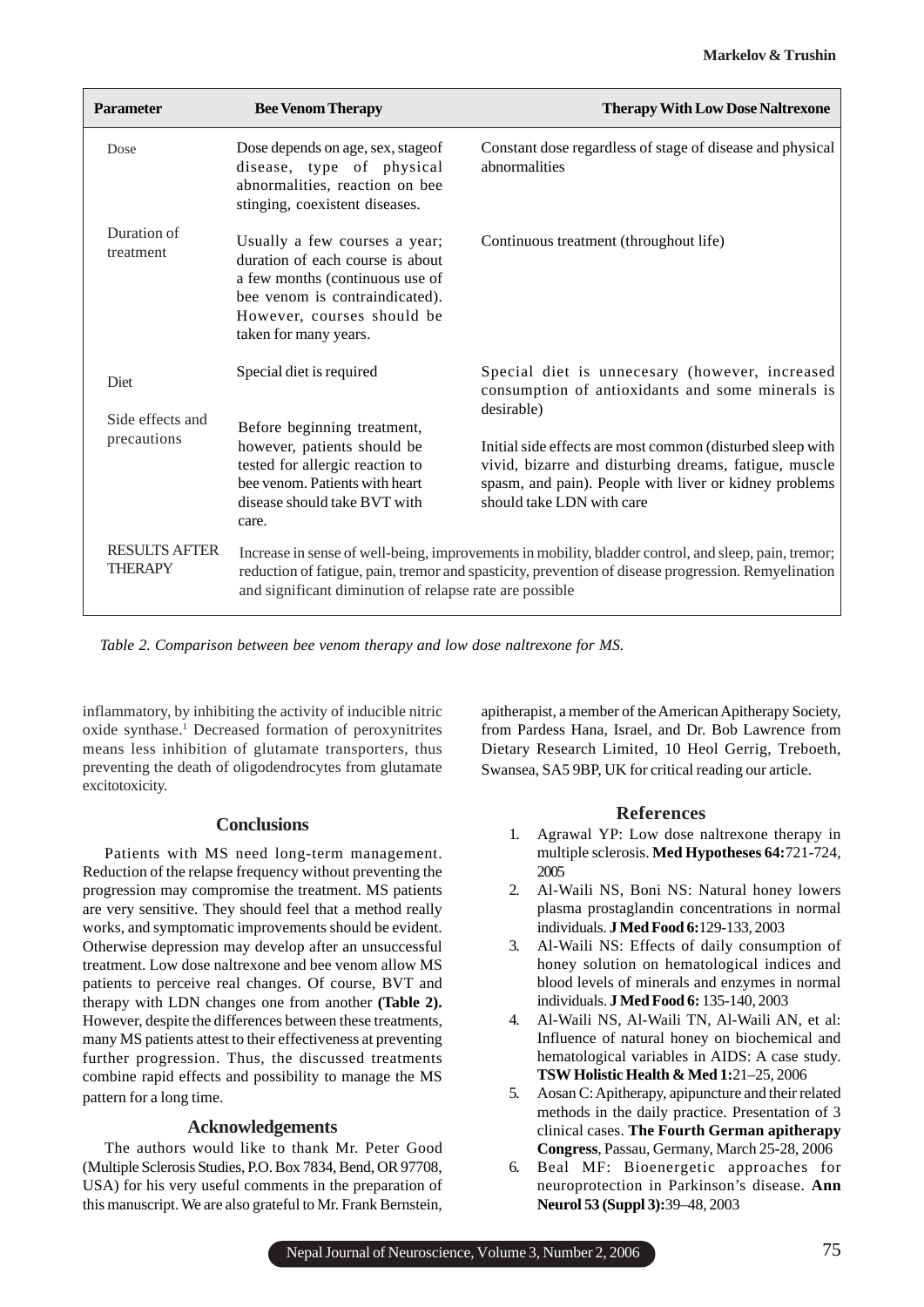- 7. Berkson BM, Rubin DM, Berkson AJ: The longterm survival of a patient with pancreatic cancer with metastases to the liver after treatment with the intravenous alpha-lipoic acid/low-dose naltrexone protocol. **Integr Cancer Ther 5:** 83-89, 2006
- 8. Blalock JE: A molecular basis for bidirectional communication between the immune and neuroendocrine systems. **Physiol Rev 69:**1–32, 1989
- 9. Bloom FE, Rossier J, Battenberg ELF, et al: Betaendorphin: cellular localization, electrophysiological and behavioral effects. **Adv Biochem Psychopharmacol 18:**89–109, 1978
- 10. Castro HJ, Mendez-Inocensio JI, Omidvar B, et al. A phase I study of the safety of honeybee venom extracts as a possible treatment for patients with progressive forms of multiple sclerosis. **Allergy Asthma Proc 26:**470-476, 2005
- 11. Brickner RM: Pharmacological reduction of abnormality in multiple sclerosis within minutes: a statistical study. **J Nerv Ment Dis 127:**308-322, 1958
- 12. Brickner RM: Phenomenon of relief by flush in multiple sclerosis. Its use as a foundation for therapy. **Arch Neurol Psychiat 73:**232-240, 1955
- 13. Chaudhuri A, Behan PO: Multiple sclerosis is not an autoimmune disease. **Arch Neurol 61:**1610- 1612, 2004
- 14. Chaudhuri A, Behan PO: Treatment of multiple sclerosis: beyond the NICE guidelines. **Q J Med 98:**373–378, 2005
- 15. Francis JN, Till SJ, Durham SR: Induction of IL-10 CD4+CD25+ T cells by grass pollen immunotherapy. **J Allergy Clin Immunol 111:** 1255-1261, 2003
- 16. Chen YN, Li K-C, Li Z, et al: Effects of bee venom peptidergic components on rat pain-related behaviors and inflammation. **Neuroscience 138:** 631-640, 2006
- 17. Gillson G, Wright JV, DeLack E, et al: Transdermal histamine in multiple sclerosis. Part two: a proposed theoretical basis for its use. **Altern Med Rev 5:**224-248, 2000
- 18. Gillson G, Wright JV, DeLack E, et al: Transdermal histamine in multiple sclerosis: part one – clinical experience. **Altern Med Rev 4:** 424-428, 1999
- 19. Gilmore W, Moradzadeh DS. Beta-endorphin protects mice from neurological disease induced by the murine coronavirus MHV-JHM. **J Neuroimmunol 48:**81-90, 1993
- 20. Gironi M, Martinelli V, Brambilla E: Beta-endorphin concentrations in peripheral blood mononuclear cells of patients with multiple sclerosis. **Arch Neurol 57:**1178–1181, 2000
- 21. Gironi M, Furlan R, Rovaris M, et al: Betaendorphin concentrations in PBMC of patients with different clinical phenotypes of multiple sclerosis. **J Neurol Neurosurg Psychiatry 74:** 495- 497, 2003
- 22. Gray O, McDonnel GV, Forbes RB. Methotrexate for multiple sclerosis. **Cochrane Database Syst Rev 2:**CD003208, 2004
- 23. Hadjipetrou-Kourounakis L, Yiangou M: Bee venom, adjuvant induced disease and interleukin production. **J Rheumatol 15:**1126-1128, 1988
- 24. Hess GH: A successful treatment for multiple sclerosis patients. **Northwest Med 58:**377-382, 1959
- 25. Hosoi J, Ozawa H, Granstein RD: Beta-endorphin binding and regulation of cytokine expression in Langerhans cells. **Ann NY Acad Sci 885:**405-413, 1999
- 26. Hyyppa MT, Jolma T, Riekkinen P, et al: Effects of L-tryptophan on central indoleamine metabolism and short-lasting neurologic disturbances in multiple sclerosis. **J Neural Transm 37:**297–304, 1975
- 27. Ilhan A,Akyol O,Gurel A, et al: Protective effects of caffeic acid phenethyl ester against experimental allergic encephalomyelitis-induced oxidative stress in rats. **Free Radic Biol Med 37:**386-394, 2004
- 28. Ioyrish N: **Bees and people.** MIR Publishers, Moscow, 1974
- 29. Jutel M, Akdis M, Blaser K, et al: Are regulatory T cells the target of venom immunotherapy? **Curr Opin Allergy Clin Immunol 5:**365–369, 2005
- 30. Kavelaars A, Ballieux RE, Heijnen CJ: Differential effects of beta-endorphin on cAMP levels in human peripheral blood mononuclear cells. **Brain Behav Immun 4:** 171–179, 1990
- 31. Kim HW, Kwon YB, Han HJ, et al: Antinociceptive mechanisms associated with diluted bee venom acupuncture (apipuncture) in the rat formalin test: involvement of descending adrenergic and serotonergic pathways. **Pharmacol Res 51:**183- 188, 2005
- 32. Kohno K, Okamoto I, Sano O, et al: Royal jelly inhibits the production of proinflammatory cytokines by activated macrophages. **Biosci Biotechnol Biochem 68:**138-145, 2004
- 33. Korzenik JR, Dieckgraefe BK, Valentine JF, et al: Sargramostim for active Crohn 's disease. **N Engl J Med 352:**2193-2201, 2005
- 34. Lee JD, Park HJ, Chae Y, et al: An overview of bee venom acupuncture in the treatment of arthritis. **Evid Based Complement Alternat Med 2:**79–84, 2005
- 35. Lee JY, Kang SS, Kim JH, et al: Inhibitory effect of whole bee venom in adjuvant-induced arthritis. **In Vivo 19:**801-805, 2005
- 36. Lissoni P, Malugani F, Malysheva O: Neuroimmunotherapy of untreatable metastatic solid tumors with subcutaneous low-dose interleukin-2, melatonin and naltrexone: modulation of interleukin-2-induced antitumor immunity by blocking the opioid system. **Neuro Endocrinol Lett 23:**341-344, 2002